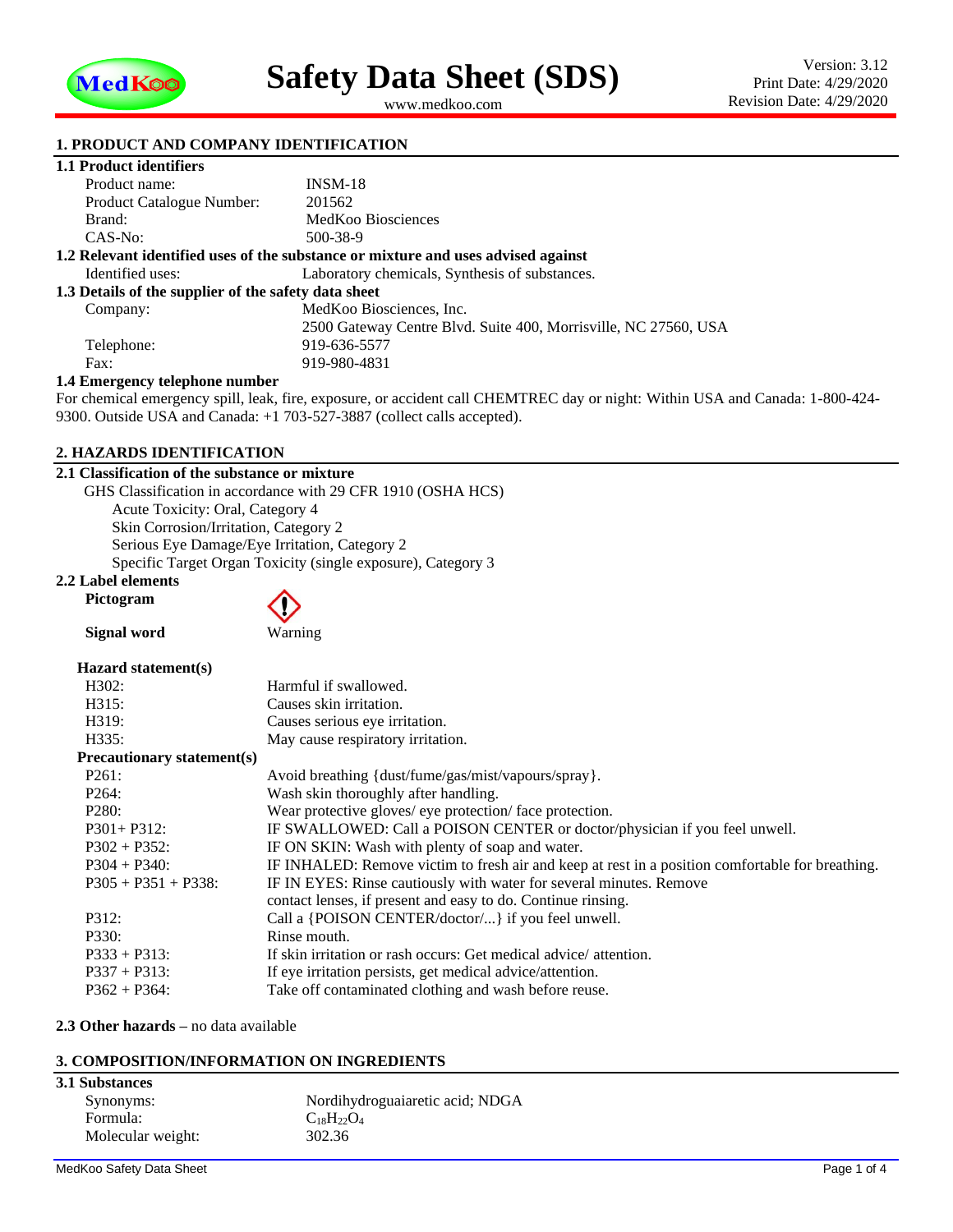| Component | Classification                                                           | Concentration      |
|-----------|--------------------------------------------------------------------------|--------------------|
| $INSM-18$ | Acute Tox.(O) 4: H302; Skin Corr. 2: H315; Eye Damage 2: H319; STOT (SE) | $\epsilon = 100\%$ |
|           | 3: H335                                                                  |                    |

## **4. FIRST AID MEASURES**

### **4.1 Description of first aid measures**

## **General advice**

Consult a doctor and show this safety data sheet.

## **If inhaled**

Remove to fresh air and monitor breathing. If breathing becomes difficult, give oxygen. If breathing stops, give artificial respiration. Consult a doctor.

#### **In case of skin contact**

Immediately wash skin with copious amounts of soap and water for at least 15 minutes. Remove contaminated clothing and shoes and wash before reuse. Consult a doctor.

## **In case of eye contact**

Flush with copious amounts of water for at least 15 minutes. Consult a doctor.

#### **If swallowed**

Rinse mouth with water. Do not induce vomiting unless directed to do so by medical personnel. Never give anything by mouth to an unconscious person. Consult a doctor.

## **4.2 Most important symptoms and effects, both acute and delayed**

To the best of our knowledge, the chemical, physical and toxicological properties have not been thoroughly investigated.

### **4.3 Indication of immediate medical attention and special treatment needed**

Show this safety data sheet to the doctor in attendance. Immediate medical attention is required.

## **5. FIRE-FIGHTING MEASURES**

## **5.1 Extinguishing media**

### **Suitable extinguishing media**

Use water spray, alcohol-resistant foam, dry chemical or carbon dioxide.

**5.2 Special hazards arising from the substance or mixture**

In combustion, may emit toxic fumes.

## **5.3 Precautions for fire-fighters**

Wear suitable protective clothing to prevent contact with skin and eyes and self-contained breathing apparatus.

## **6. ACCIDENTIAL RELEASE MEASURES**

## **6.1 Personal precautions, protective equipment and emergency procedures**

Do not take action without suitable protective clothing - see section 8 of SDS. Evacuate personnel to safe areas. Ensure adequate ventilation. Avoid breathing vapors, mist, dust or gas.

## **6.2 Environmental precautions**

#### Do not let product enter drains.

#### **6.3 Methods and materials for containment and cleaning up**

Cover spillage with suitable absorbent material. Sweep up material and place in an appropriate container. Hold all material for appropriate disposal as described under section 13 of SDS.

#### **6.4 Reference to other sections**

For required PPE see section 8. For disposal see section 13.

## **7. HANDLING AND STORAGE**

#### **7.1 Precautions for safe handling**

Use in a chemical fume hood, with air supplied by an independent system. Avoid inhalation, contact with eyes, skin and clothing. Avoid the formation of dust and aerosols. Use in a well-ventilated area. Keep away from sources of ignition. Avoid prolonged or repeated exposure.

## **7.2 Conditions for safe storage, including any incompatibilities.**

Store in cool, well-ventilated area. Keep away from direct sunlight. Keep container tightly sealed until ready for use. Recommended storage temperature: Store at -20°C

#### **7.3 Specific end uses**

Use in a laboratory fume hood where possible. Refer to employer's COSHH risk assessment.

## **8. EXPOSURE CONTROLS/PERSONAL PROTECTION**

**8.1 Control parameters**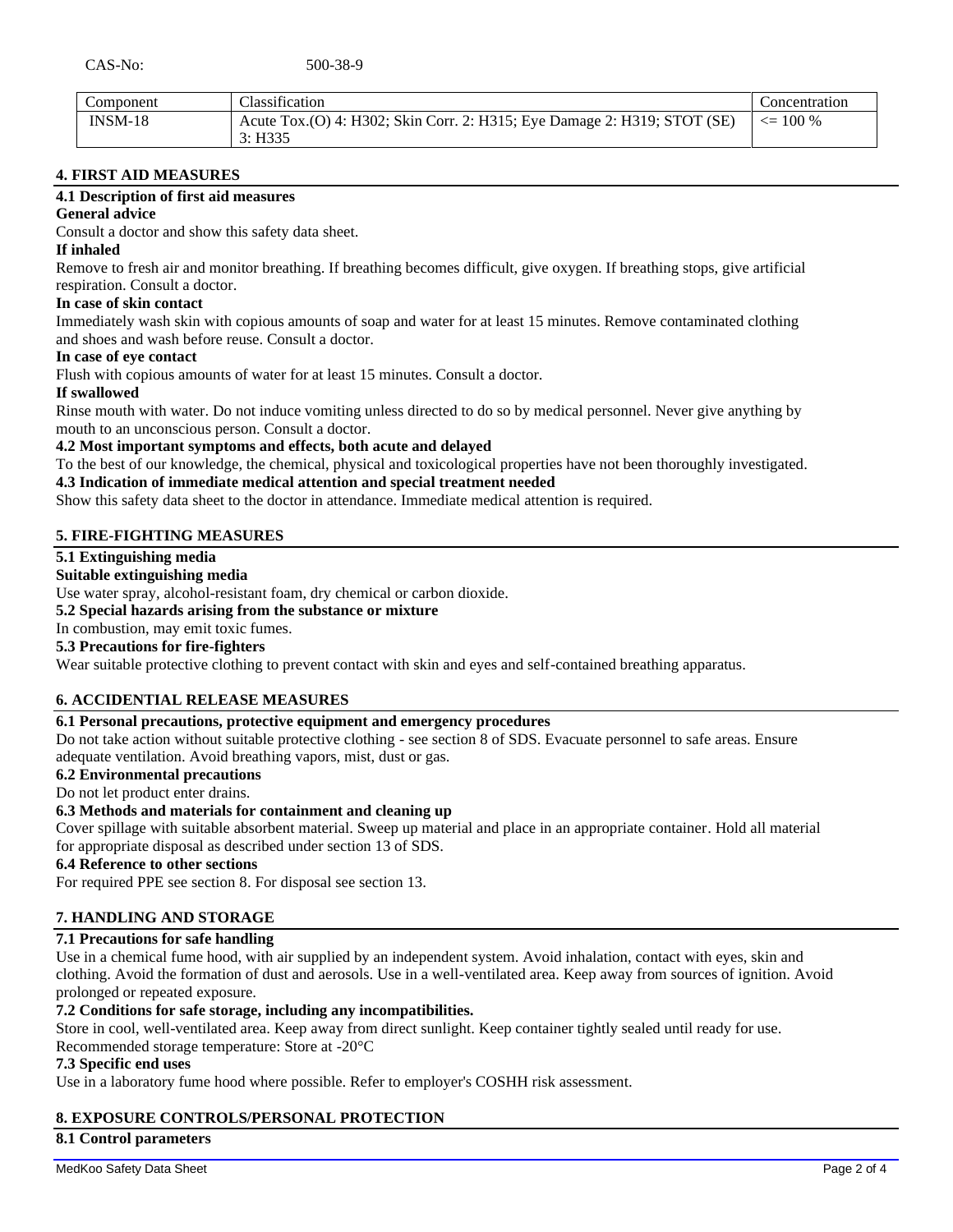## **Components with workplace control parameters**

Contains no substances with occupational exposure limit values.

#### **8.2 Exposure controls**

#### **Appropriate engineering controls**

Use in a fume hood where applicable. Ensure all engineering measures described under section 7 of SDS are in place. Ensure laboratory is equipped with a safety shower and eye wash station.

## **Personal protective equipment**

**Eye/face protection**

Use appropriate safety glasses.

#### **Skin protection**

Use appropriate chemical resistant gloves (minimum requirement use standard BS EN 374:2003). Gloves should be inspected before use. Wash and dry hands thoroughly after handling.

## **Body protection**

Wear appropriate protective clothing.

#### **Respiratory protection**

If risk assessment indicates necessary, use a suitable respirator.

### **9. PHYSICAL AND CHEMICAL PROPERTIES**

| 9.1 Information on basic physical and chemical properties |                          |                              |                                                                   |
|-----------------------------------------------------------|--------------------------|------------------------------|-------------------------------------------------------------------|
| Appearance                                                | White to off white solid | Vapor pressure               | No data available                                                 |
| Odor                                                      | No data available        | Vapor density                | No data available                                                 |
| Odor threshold                                            | No data available        | Relative density             | No data available                                                 |
| pH                                                        | No data available        | Solubility(ies)              | $\sim$ 100 mg/ml in EtOH;<br>MeOH; Acetone,<br>DMSO; Acetonitrile |
| Melting / freezing point                                  | No data available        | Partition coefficient        | No data available                                                 |
| Boiling point / range                                     | No data available        | Auto-ignition<br>temperature | No data available                                                 |
| Flash point                                               | No data available        | Decomposition<br>temperature | No data available                                                 |
| Evaporation rate                                          | No data available        | <b>Viscosity</b>             | No data available                                                 |
| Flammability (solid, gas)                                 | No data available        | Explosive properties         | No data available                                                 |
| Upper / lower flammability or explosive<br>limits         | No data available        | Oxidising properties         | No data available                                                 |

#### **9.2 Other safety information**

No data available

## **10. STABILITY AND REACTIVITY**

## **10.1 Reactivity**

Stable under recommended transport or storage conditions. **10.2 Chemical stability** Stable under recommended storage conditions. **10.3 Possibility of hazardous reactions** Hazardous reactions will not occur under normal transport or storage conditions. Decomposition may occur on exposure to conditions or materials listed below. **10.4 Conditions to avoid** Heat, moisture. **10.5 Incompatible materials** Strong acids/alkalis, strong oxidising/reducing agents. **10.6 Hazardous decomposition products** In combustion may emit toxic fumes. No known decomposition information.

## **11. TOXICOLOGICAL INFORMATION**

# **11.1 Information on toxicological effects**

## **Acute Toxicity**

~Oral LD50 (rat): 2000 mg/kg; Oral LD50 (mouse): 2 g/kg;Intraperitoneal LD50 (mouse): 75 mg/kg; Intraperitoneal TDLO (mouse): 50 mg/kg; IntraperitonealTDLO (rat): 12 mg/kg; Subcutaneous TDLO (rat): 700 mg/kg/2W (intermittent) ~Investigated as a drug, mutagen, natural product, and tumorigen. **Additional Information** RTECS No: UX1750000